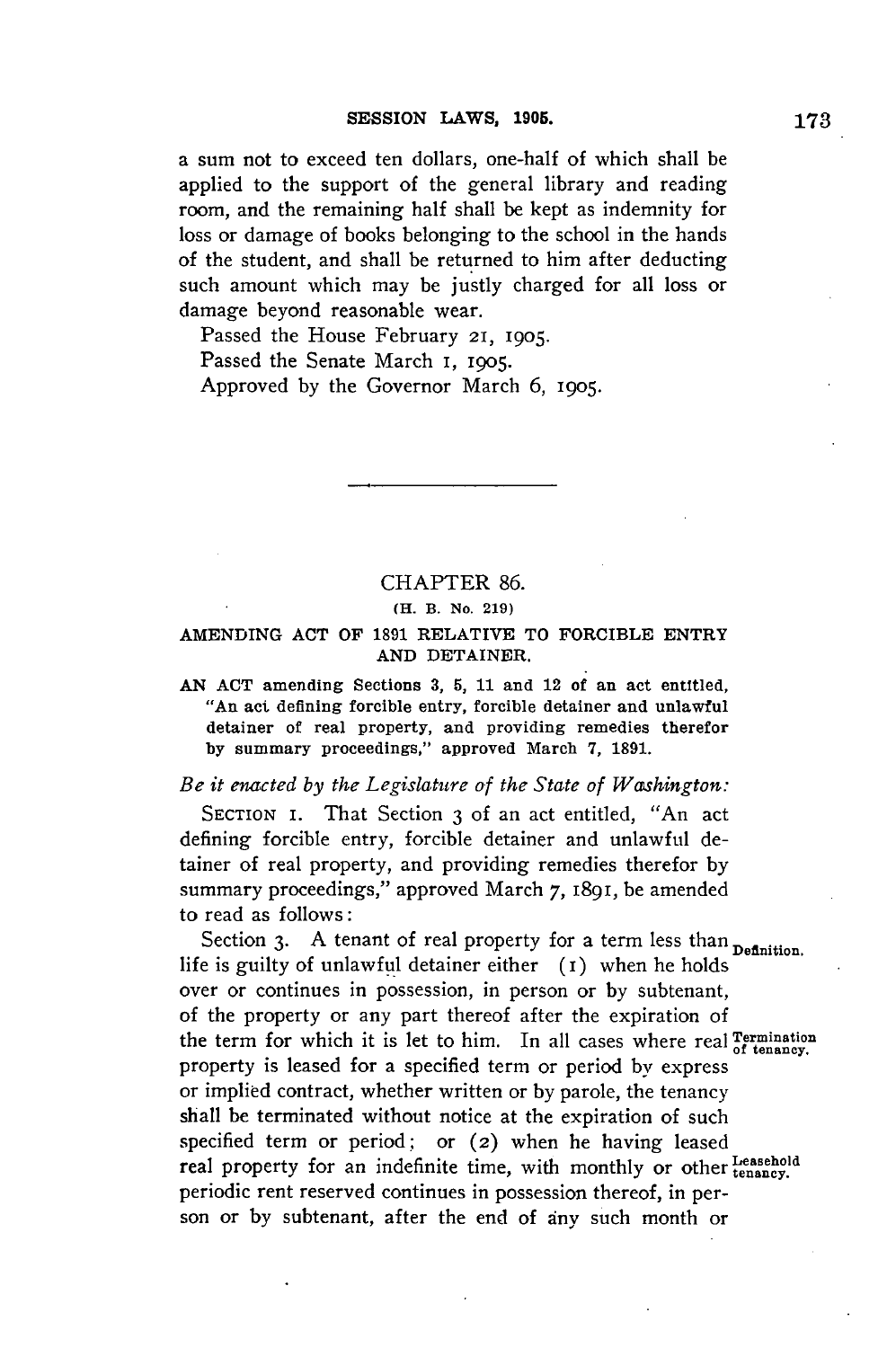period, in cases where the landlord, more than twenty days prior to the end of such month or period, shall have served notice (in manner in this act provided), requiring him to quit the premises at the expiration of such month or period. **(3)** When he continues in possession in person or **by** sub-Default of **tenant after a default in the payment of any rent, and after rent**, etc. notice in writing requiring in the alternative the payment of the rent or the surrender of the detained premises, served (in manner hereafter in this act provided) in behalf of the person entitled to the rent upon the person owning the same, shall have remained uncomplied with for the period of three Notice—<br>when to be days after service thereof. Such notice may be served at any time after the rent becomes due; or  $(4)$  when he continues in possession in person or **by** subtenant after a neglect or failure to keep or perform any other condition or covenant of the lease or agreement under which the property is held, including any covenant not to assign or sub-let, than one for the payment of rent, and after notice in writing requiring **..........** in the alternative the performance of such condition or covenant or the surrender of the property, served (in the manner provided in this act) upon him, and if there be a sub-tenant in actual possession of the premises, also upon such sub-tenant, shall remain uncomplied with for ten days after service thereof. Within ten days after the service of such notice the tenant, or any sub-tenant in actual occupation of the premises, or any mortgagee of the term, or other person interested in its continuance, may perform such condition or covenant and thereby save the lease from such **Waste upon** forfeiture; or **(5)** when he commits or permits waste upon **demised premises.** the demised premises, or when he sets up or carries on therein or thereon any unlawful business, or when he erects, suffers, permits or maintains on or about said premises any nuisance, and remains in possession after service (in manner in this act provided) of three days notice to quit upon him. **(6)** Any person who shall, without the permission of the owner and without having any color of title thereto, enter **Failure to quit** upon the land of another and who shall fail or refuse to **possession.** remove therefrom after three days notice, in writing, to be

served in the manner provided in this act.

Notices—how SEC. 2. That Section 5 of said act be amended to read to be served. as follows: Section 5. Any notice provided for in this act Section 5. Any notice provided for in this act shall be served either **(i) by** delivering a copy personally to the person entitled thereto; or **(2)** if he be absent from

Notice-<br>when to be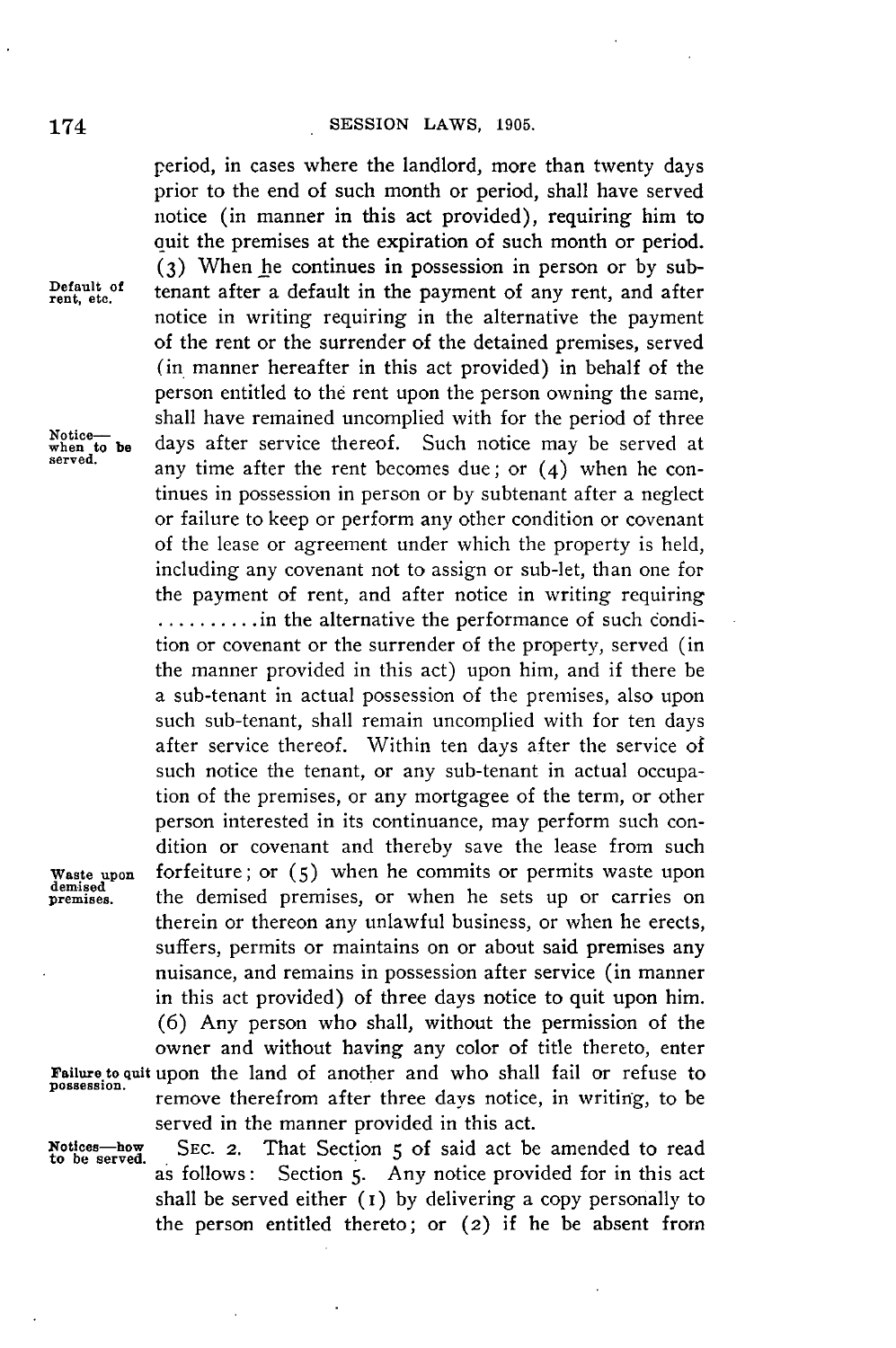the premises unlawfully held, **by** leaving there a copy, with some person of suitable age and discretion, and sending a copy through the mail addressed to the person entitled thereto at his place of residence; or **(3)** if the person to be notified be a tenant, or an unlawful holder of premises, and his place of residence is not known, or if a person of suitable age and discretion there can not be found then **by** affixing a copy of the notice in a conspicuous place on the premises unlawfully held, and also delivering a copy to a person there residing, if such a person can be found, and also sending a copy through the mail addressed to the tenant, or unlawful occupant, at the place where the premises unlawfully held are situated. Service upon a sub-tenant may be made in **Sub-tenant.** the same manner: *Provided,* That in cases where the tenant, or unlawful occupant, shall be conducting a hotel, inn, lodging house, boarding house, or shall be renting rooms while still retaining control of the premises as a whole, that the guests, lodgers, boarders or persons renting such rooms shall not be considered as sub-tenants within the meaning of this act, but all such persons may be served **by** affixing a copy of the notice to be served on two conspicuous places upon the premises unlawfully held; and such persons shall not be necessary parties defendant in an action to recover possession of said premises. Service of any notice provided for in this act may be had upon a corporation **by** delivering a **copy Service upon** thereof to any officer, agent or person having charge of the **corporations.** business of such corporation, at the premises unlawfully held, and in case no such officer, agent or person can be found upon such premises, then service may be had **by** affixing a copy of such notice in a conspicuous place upon said premises and **by** sending a copy through the mail addressed to such corporation at the place where said premises are situated. Proof of any service under this section may be Proot of made by the affidavit of the person making the same in like manner and with like effect as the proof of service of summons in civil actions.

**SEC. 3.** That Section **ii** of said act be amended to read as follows: Section II. The Sheriff shall, upon receiving **Duty of** the writ **of** restitution, forthwith serve a copy thereof upon the defendant, his agent or attorney, or a person in possession of the premises, and shall not execute the same for three days thereafter, within which time the defendant, or those in possession of the premises, may execute to the plain-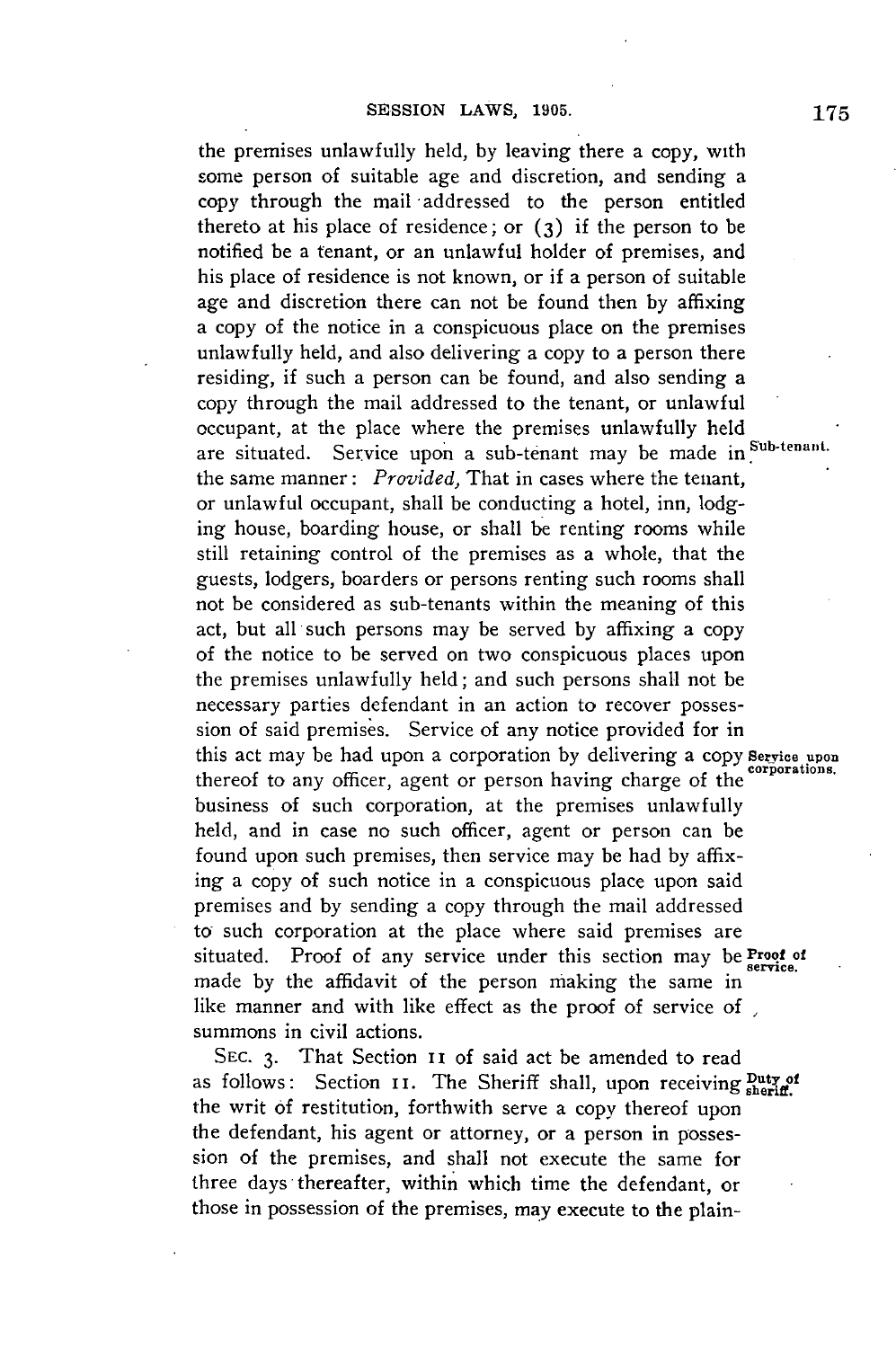tiff a bond to be filed with and approved **by** the clerk of the court in such-sum as may be fixed **by** the judge, with two or more sureties to be approved **by** the clerk of said court, conditioned that they will pay to the plaintiff such sum as the plaintiff may recover for the use and occupation of the said premises, or any rent found due, together with all damages the plaintiff may sustain **by** reason of the defendant occupying or keeping possession of said premises, and also all the costs of the action. The plaintiff, his agent or attorneys, shall have notice of the time and place where the Defendant's court or judge thereof shall fix the amount of the defendant's bond, and shall have notice and a reasonable opportunity to examine into the qualification and sufficiency of the sureties upon said bond before said bond shall be ap- **Example 3d by the clerk.** The writ may be served by the sheriff, in the event he shall be unable to find the defendant, an agent or attorney, or a person in possession of the demised premises, **by** affixing a copy of said writ in a conspicuous place upon the demised premises.

**SEC.** 4. That Section **12** of said act be amended to Application read as follows: Section **12**. The plaintiff or defendant for determine and the straintiff or defendant at any time, upon two days' notice to the adverse party, may apply to the court or any judge thereof for an order raising or lowering the amount of any bond in this act provided for. Either party may, upon like notice, apply to the court or any judge thereof for an order requiring additional or other surety or sureties upon any such bond. Upon the hearing or any application made under the provisions of this section **Evidence.** evidence may be given. The **judge** after hearing any such application shall make such an order as shall be just in the **Bondsmen to** premises. The bondsmen may be required to be present at such hearing if so required in the notice thereof, and shall answer under oath all questions that may be asked them touching their qualifications as bondsmen, and in the event the bondsmen shall fail or refuse to appear at such hearing and so answer such questions the bond shall **be** stricken. In the event the court shall order a new or additional bond to be furnished **by** defendant, and the same shall not be given within twenty-four hours, the court shall order the sheriff to forthwith execute the writ. In the event the defendant shall file a second or additional bond and it shall also be found insufficient after hearing, as above provided, the right